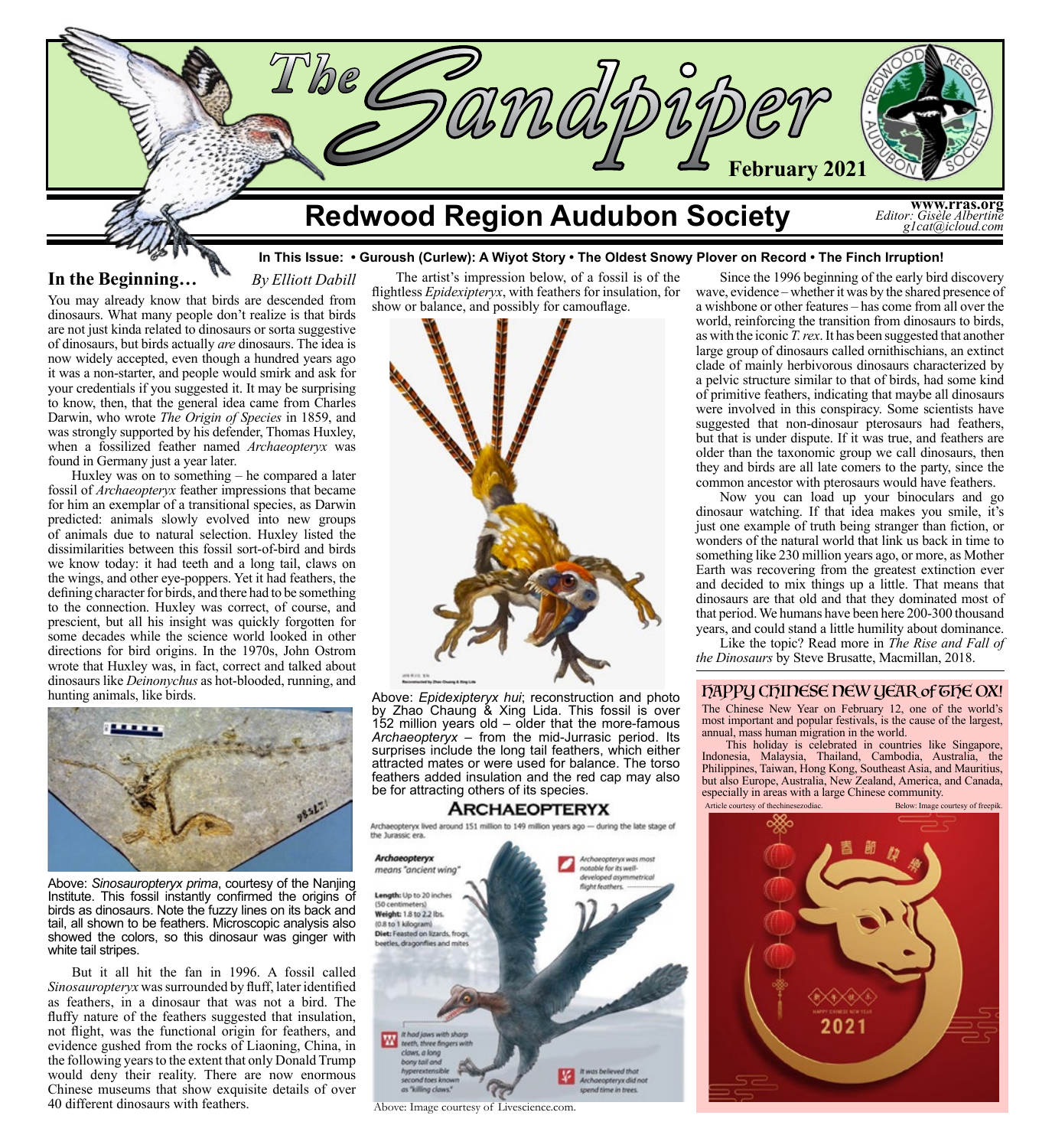# **Virtual Program: February 12 at 7 pm**

*Please join us for a Zoom presentation by* **Dr. Peter Hodum on Tufted Puffins and Rhinoceros Auklets**

His research focuses primarily on the conservation and ecology of threatened seabirds and island eco- systems in Chile and Washington State. His work also has a strong focus on community-based conservation, including how communities can be more effectively and authentically involved in conservation. Moving between islands, seascapes, and species of the Outer Coast, Peter Hodum will share stories about a collaborative research program focused on improving our understanding of the ecology and the birds' conservation status.

### **Christmas Bird Counts (CBC) 2020-21** *Compiled by CJ Ralph*

Our Christmas Bird Counts, conducted between December 19 and January 5, 2020-21, were successful! Here are brief summaries of the results presented by the compilers of each count:

**Del Norte:** The compiler came down sick just before the count and cancelled it. However, 15 awesome birders came anyway and shared their eBird checklists. On count day 131 species were found, 20 species lower than last year, as several significant areas were not covered and several very easy species were missed because of that. Great birds were a Long-eared Owl and Loggerhead Shrike, both new to the count. – *Lucas Brug.*

**Tall Trees:** The 10th Tall Trees CBC was held on a dry day sandwiched between two very wet ones. The circle includes the Humboldt Lagoons, Orick, lots of Green Diamond land, and much of Redwood National Park. The 14 participants came up with around 118 species; about average. At times it seemed that if you looked at the cloud cover hard enough, it would prove to be flocks of siskins; one person had over 1700! Noteworthy species included Barred Owl, White-throated Sparrow, Lesser Goldfinch, Greater Yellowlegs, Palm Warbler, Brandt's Cormorant, Band-tailed Pigeon, Northern Pintail, Say's Phoebe, and three new species: Vaux's Swift, Prairie Falcon, and Rock Wren. – *Ken Burton.*

**Willow Creek:** This year's core group of enthusiasts, many of them from the Coast, had  $\overline{82}$  species, up slightly from recent years. Even with the decent weather on count day, there was a bit of snow falling on Horse Mountain, just enough to show a beautiful, and disconcerting, set of fresh Mountain Lion prints! Of note were the many siskins and also two unexpected summer residents (an Orange-crowned Warbler and two Black-headed Grosbeaks). We appreciate that the authorities in Hoopa issued a specific exemption for our party to go into Hoopa territory, which has been locked down due to Covid. – *Birgitte Elbek.*

**Arcata:** The count went very well – a big Thank You for all that helped out. We ended up with 168 species. Weather was wonderful, with only a small wave of light rain in the morning hours. Ocean conditions could have been better, but we had a couple of participants who managed to get some much-needed ocean species. The turnout was good, with 36 participants and good coverage of backyards and residential areas. It was interesting finding out that most of the Black Brant seem to be using North Humboldt Bay this winter, with 1,956 counted. Our highlights included 32 Snowy Plover, one Northern Mockingbird, one Yellow-bellied Sapsucker (still being observed), one Clay-Colored Sparrow, and the one continuing Sandhill Crane. – *Tony Kurz.*

**Centerville to King Salmon:** This was the 59th year and was graced with more than 50 volunteers. Although we were prepared for very wet and windy conditions, we enjoyed fair weather, with only a little rain in the afternoon. A total of 174 species were tallied. Highlights included six White-throated Swifts flying over Ferndale, a continuing Mountain Plover at Centerville Beach, Violet-green and Barn Swallows (rare in winter), Tropical Kingbird, Barrow's Goldeneye, and a mystery bird near Loleta that turned out to be a Eurasian Skylark – a first for Humboldt County and one of very few California records! Tony Kurz recorded the call, Frank Fogarty analyzed the spectrogram, and Russ Namitz photographed and identified the bird. – *Sean McAllister*. **(See last page for a photo of the Eurasian Skylark.)**



#### **President's Column**

*By Gail Kenny* By December 2020 it was apparent that local Pine Siskin numbers were way up. I was seeing lots of them and other birders were reporting them. One day between rain showers I observed a cloud of them fluttering about some alder trees on the bluff overlooking Trinidad Bay.

This irruption of Pine Siskins is part of a larger phenomenon of finches moving south from the boreal forests of Canada in winter when food sources are scarce. The East Coast benefits most from the finch movements, with upwards of eight species including a large irruption of Evening Grosbeaks this year. The West Coast must make do with Pine Siskins, at least so far. Theories about what is driving this "superflight" of boreal finches include a large outbreak of spruce budworm in spring into summer and then a poor seed crop of conifers and other boreal trees in the fall. The birds benefitted from plenty of food during the breeding season, which probably allowed greater survival of young birds. Many of the boreal forest trees produce seeds in cycles, with lots of seeds some years and very little in other years. This helps to limit the squirrel populations that depend on the seeds and allows the trees to reproduce more

#### **Irruption** *By Sarah Hobart*

It started the day before Christmas, just after lunch: a soft *tchee-tchee-tchee* outside the kitchen window. I glanced up to see a slim, streaky finch at the feeder. Grabbing my binoculars, I noted the sharp, little bill and hint of yellow in the plumage. A Pine Siskin, the first of the season! I made a happy note in my feeder log.

Moments later, a dozen more suddenly crash-landed on the feeder, stabbing at the trays with such voracious appetites that millet showered the deck below. My dog and I stood at the window watching them. Already the seed level had dropped to the halfway mark and I wondered if I had enough reserves to feed everyone. A chickadee landed on the railing and a sortie of siskins chased it off.

The twittering swelled to a deafening crescendo as at least a hundred more swooped in. They clung bottom-side-up to the feeder and carpeted every inch of the deck; others settled in the pine trees, the boughs sagging under their weight. In less than a minute the feeder was empty and every stray seed gobbled up.

A few birds hopped onto the windowsill and stared at us boldly through the glass, emitting soft, ominous *tchees*. My faithful companion whined and backed away.

"I'm going out there," I told her. "Are you with me?" She ran to her kennel and huddled in the far corner.

Whump! A siskin was plastered against the window, its wings drumming a tattoo against the glass. One beady eye was fixed on me.

I grabbed the plastic bucket of spare birdseed, took a deep breath, and slipped out the kitchen door. The birds didn't budge an inch as I unhooked the feeder. Prying the lid off the bucket, I rapidly began to shovel seed into the plastic tube.

As if by unspoken signal a hundred feathered bodies launched into the air and enveloped me in a dense, chattering cloud. I threw down the scoop and emptied the bucket in the general area of the filling tube. After desperately trying to rehang the feeder, I fled inside. Siskins swarmed like locusts over the feeder, tossing sunflower seeds right and left. I grabbed the phone and dialed the hardware store.

"Seed!" I gasped when someone picked up. "I need birdseed!"

"No problem," he said. "We have Fruit and Nuthatch, Sparrow Supreme, Crunchy Mealworm Delight—"

"Anything," I said. "Surprise me."

"Hold a moment." While I waited, the seed level dropped three-quarters of an inch.

He came back on the line. "Well, it's the darndest thing, but this stuff must be flying off the shelves. Looks like there's just one bag  $-$ 

"I'll take it!" I rattled off my credit card number and hung up. The clerk was waiting in the lot with my bag of seed and tossed it in the rear hatch. "Thanks!" I yelled. He leaped back as I peeled out of the lot, tires chirping as I sped home.

successfully. But birds can fly to find food, so they head south in poor seed crop years. They come even further south during widespread crop failures like this year.

With large numbers of Pine Siskins around, be on the look out for sick birds at or around your feeders. Pine Siskins typically are among the first to get sick with salmonella at feeders. They will look larger with puffed-up feathers, will be sluggish, and may have pasted vents or swollen eyelids. There are measures to help limit the disease. Feeders musy be cleaned every day. This maintains the very positive effects of a bird feeder, especially in the winter, for both you and the birds. Hose down the feeder daily to remove old food and fecal material, clean with soapy water, rinse thorougly, and dry. Some recommend taking down your feeders for 2-3 weeks. Before you put them back up, clean, then disinfect with a 10% bleach solution, rinse thoroughly, and dry. This needs to be done frequently if sick birds are around. Also, it can help to set up different types of bird feeders that allow only a few birds to visit at a time.

*In RRAS news, many thanks to those who made end-ofyear donations! The pandemic has made it a challenging year for fundraising. Another way to support us is through buying a local membership at rras.org. Also, watch for opportunities to support us in spring through an online fundraiser.*

All was quiet as I pulled up to the house. Too quiet. The pine needles rustled in the breeze – but there was no breeze.

I hoisted the bag from the back. As I did, I heard the first soft *tchee-tchee-tchee*. A prickle of unease went down my spine. I stumbled up the stairs and took down the empty feeder. With trembling fingers, I ripped open the bag.

"*Tchee-tchee-TCHEE*!" The trees erupted and the sky went dark. Flapping wings fanned my face and something spattered on my hair. The bag slipped from my hands. I ducked my head and ran.

From the safety of the kitchen, I peeked out the window. Siskins had taken over the deck, tearing at the spilled birdseed. One in particular caught my attention, perched like a sentry on the fallen bag. His eye, dark and bottomless, met mine.

Right about then I decided it was time to start using the back door. At least for the rest of the finch season.





Above: Pine Siskins galore! Photos by Sarah Hobart.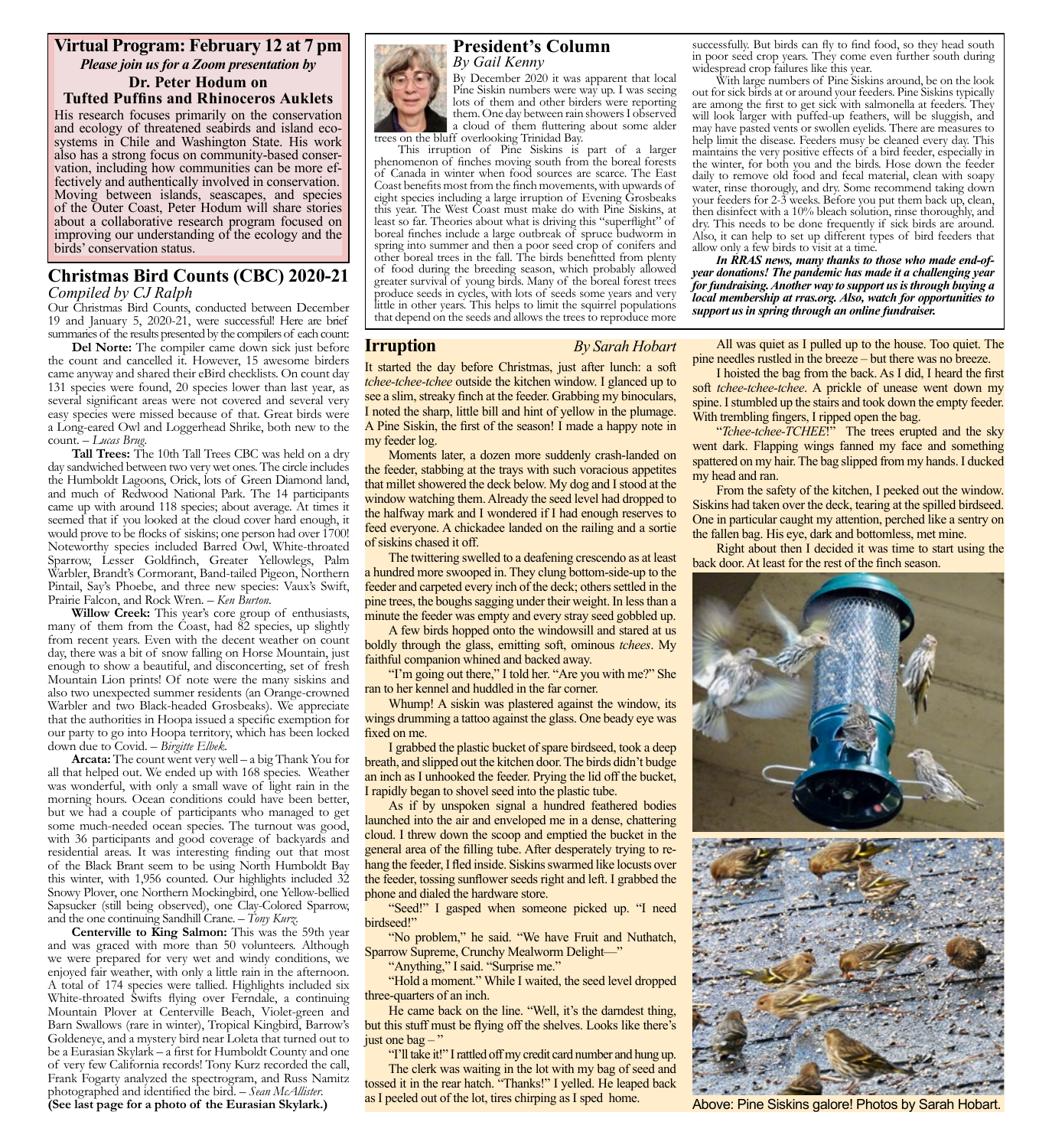

#### **2020: YEAR IN REVIEW** *By Jim Clark*

The year started off with a post mortem of the failed Monument Ridge Wind Power project, the Cooper Gulch City of Eureka housing proposal that was recently dropped, a Samoa motocross proposal that will probably be dropped, the Hilfiker Lane transitional housing project that is going forward, and a discussion of the Last Chance Grade project. The Cat and Bird Safety Committee continues to work on a model ordinance to regulate cats similarly to dogs, regarding their licensing, vaccination, and containment.

# **Guroush (Curlew): A Wiyot Story**

*Edited and summarized by Lynnika Butler, Linguist for the Wiyot Tribe; reprinted courtesy of the Wiyot Tribe's Cultural Department.*



*The following is a Wiyot story told by Birdie James, published in Reichard, Gladys A. (1925),* Wiyot Grammar and Texts. *University of California Publications in American Archaeology and Ethnology 22(1):146-147. Spellings have been converted to the approved Wiyot writing system and English translations have been edited for clarity.*

This story tells how, long ago, Wiyot people faced starvation because the tide never went out, leaving them unable to dig for **houlhi'** (clams, which are harvested in mudflats at low tide). According to the story, the wind controlled the tide, and because for a long time the wind only blew from one direction, the tide remained high. **Guroush** (Curlew) decided to go north to **Dagachuwayawik** (Trinidad) to buy **rra'dughu'n** (north wind; literally, 'big wind') from the people there, using dried and fresh seaweed as trade offerings. After negotiating the purchase and beginning his return trip, **rra'dughu'n** started to blow and became so strong that **Guroush** was blown against the rocks and killed; but **rra'dughu'n** pushed the tide out and the people were able to dig for **houlhi'** again. They only discovered later that **Guroush** was killed saving his people.

We made a March 12 field trip to a County-owned parcel on Lucas Street, just east of the Eureka city limits. The Committee wants to see this four-acre parcel conserved for its wetland value and open space potential. This was our last face-to-face field trip and meeting before pandemic restrictions slowed things down. Discussion of the Lucas Street parcel continues but at a slower pace. Pandemic restrictions have slowed things down considerably for our sibling non-profits and regulatory agencies and has restricted communications to email, Zoom, and telephone.

July saw two major items: Our chapter's long-standing interest in the Blue Lake cottonwoods was piqued by the City of Blue Lake's application for a planning grant and request for RRAS to contribute. Due to a lack of bird conservation-related items in the pre-planning application, we decided not to contribute at this time but we are still interested in partnering with the City in conserving wildlife habitat in this significant coastal riparian area. The

The **Soulatluk** (Wiyot language) name for the small rocky island known in English as Devil's Gate Rock, just off the coast 2.5 miles south of **Sikyout** (Cape Mendocino), is **Gurou'sh Da' Lhvalhuli'**, meaning "where Curlew was blown through." This suggests that his home (and the setting of the story) was somewhere in the southernmost part of coastal Wiyot territory. (**Vusya** [Bear River] is generally accepted as the southern boundary of Wiyot territory, but perhaps **Guroush** was blown past his home.)

Please enjoy this story in the original **Soulatluk** with English translation:

**Goujewilh galu wutsuwetguk.** Long ago, the tide did not run out. **Sayughurr lhugayughurr.** Wind blew from one direction, the southeast wind blew. **Gawu wulh da'louy.** They began to talk about it. **Daghurril dou wadagh vouduwuku lughilh.** Their bellies were starving, famine came. **Gitga rradughu'n va lu ve'lurr.** They decided to go buy wind. **Guroush hi lughilh gitga.** Curlew was going to go. **Guroush hi lughilh.** Curlew went. **Hi rralhetsuvou' wouda dou laluplhamu'n.** Along the way, he was given sea plants. **Jouwa wulh hi' rouluwouy'.** He took them all. **Dagachuwayawik da qhi youwilh.** He arrived at Trinidad Cove. **Hi yililh, "Wikut wulh hanou."** He said, "I come from the south." **"Rra'dughu'n hu va wulhi lal."** "I came about the wind." **"Galu vutsuwetguk jouwa wulhe lou'w."** "The tide does not run out, that is what I came for." **"Va lu veluvu' gitga."** "I'm going to buy it." **"Wi yutsuvous pijoul."** "I will give you dried kelp." **"Va luqhsous gutsoulighulhwat, pishoudulhwat."** "I'm going to give you seaweed and live kelp." **Hi yituwani'l, "Ka louluwu'gh gitga."** He was told, "You will not take it [wind]." **Hi yililh, "Rrawulh louluwu'."** He said, "I want to take it with me." **"Wi wulut gou chge lughilh, gitga bi'k gou lughiyu'm, ya dou dawilhat wi wulut."**

second item was the Adesa Organics, LLC application to establish a large cannabis-growing facility eight miles south of Maple Creek. A hasty letter was written to the Board of Supervisors supporting the appeal of the Planning Commission's approval, but the permit went through with minor concessions from the applicant.

In August we began discussing what may be the most important local conservation issue of 2021: The Rolling Meadows, LLC proposal to establish a massive cannabis growing operation on the prairies above the north bank of the Eel River near McCann in Southern Humboldt. This project would cover over seven acres of Coast Range Prairie/ Oak Savannah habitat with greenhouses. This project, and as many as 10 similar proposals, have potential negative impacts to Golden Eagle and Grasshopper and Savannah Sparrows, as well as the Prairie/Oak Savannah habitat in general. (*PLEASE REPORT SIGHTINGS of Golden Eagle, Grasshopper Sparrow, and Savannah Sparrow to eBird!)*

They said, "You will see. You will go back first, when you get halfway look back and then you will see." **Hiyu wulilh.**

He saw it. **Hiyu wudavi'milh.** He was glad. **Da' dalilh.** He went on. **Gawu loulhidurrayuqi'l.** The wind began to get stronger. **Rrakut hi lalhulim.** He was blown southward. **Ga gou rralhililh.** He did not get up again. **Hi lalhulim plhutqhaqh.** He was blown against the rocks. **Hi dalou'dalilh.** It blew him through the air. **Hi lhwalhilim.** He was blown through it. **Da hinuqh.** He died. **Rra'dughu'n hi lughilh.** The north wind went on. **Hi da louwilh shwouri lugaw'.** It came southeast. **Hiyu vutsuwetguk.** The tide went out. **Houlhi hi gawu jaqulu'wurr.** They began to dig clams. **Gawu gaqawou'm.** They did not know about him. **Chviyuwan gas gaqawurr da huwurruk.** Much later, they found out that he died.



Curlew images by Nick Maine (above left); Асен Игнатов (above). **Next month: Bitsoulaksh (Owl), a Wiyot story.**